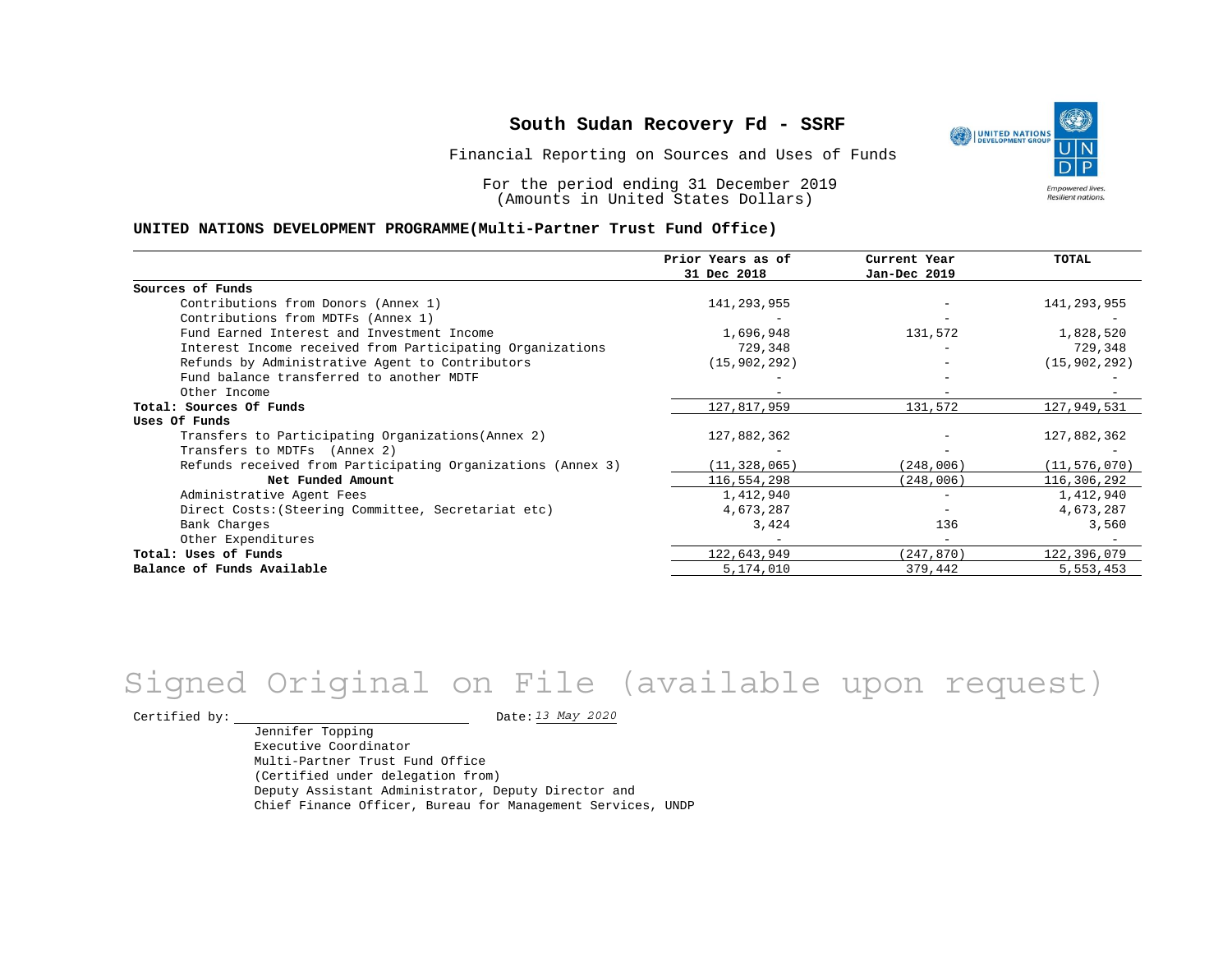

Financial Reporting on Sources and Uses of Funds

For the period ending 31 December 2019 (Amounts in United States Dollars)

### **UNITED NATIONS DEVELOPMENT PROGRAMME(Multi-Partner Trust Fund Office)**

**Annex - 1: Contributions**

|                                | Prior Years as of | Current Year             | TOTAL         |
|--------------------------------|-------------------|--------------------------|---------------|
|                                | 31 Dec 2018       | Jan-Dec 2019             |               |
| From Contributors              |                   |                          |               |
| DEPARTMENT FOR INT'L DEVELOPME | 82,138,182        | $\qquad \qquad -$        | 82,138,182    |
| GOVERNMENT OF DENMARK          | 5,471,757         | $\overline{\phantom{a}}$ | 5,471,757     |
| GOVERNMENT OF NETHERLANDS      | 42,049,585        | $\overline{\phantom{m}}$ | 42,049,585    |
| GOVERNMENT OF NORWAY           | 5,544,631         | $\overline{\phantom{0}}$ | 5,544,631     |
| SWEDISH INT'L DEVELOPMENT COOP | 6,089,800         |                          | 6,089,800     |
| Total: Contributions           | 141,293,955       | $-$                      | 141, 293, 955 |

# Signed Original on File (available upon request)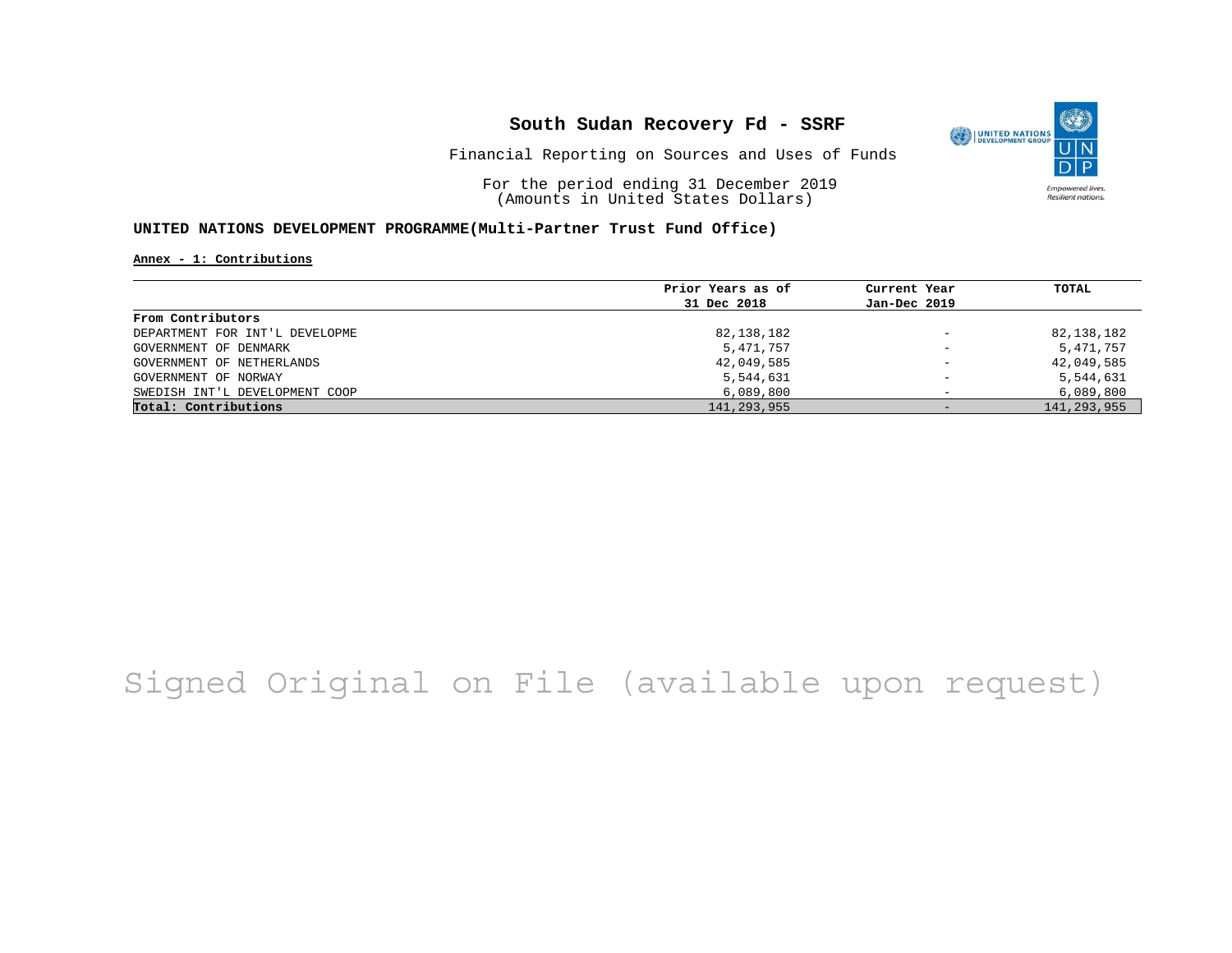

Financial Reporting on Sources and Uses of Funds

For the period ending 31 December 2019 (Amounts in United States Dollars)

### **UNITED NATIONS DEVELOPMENT PROGRAMME(Multi-Partner Trust Fund Office)**

**Annex - 2: Transfers**

|                                | Prior Years as of | Current Year             | TOTAL       |
|--------------------------------|-------------------|--------------------------|-------------|
|                                | 31 Dec 2018       | Jan-Dec 2019             |             |
| To Participating Organizations |                   |                          |             |
| UNDP/NGO                       | 23,512,779        | $\overline{\phantom{0}}$ | 23,512,779  |
| UNDP                           | 26,963,957        | $\overline{\phantom{0}}$ | 26,963,957  |
| UNOPS                          | 59,858,913        | $\overline{\phantom{m}}$ | 59,858,913  |
| WFP                            | 22,220,000        | $\overline{\phantom{0}}$ | 22,220,000  |
|                                |                   |                          |             |
| Total Transfers                | 132,555,649       | $-$                      | 132,555,649 |

# Signed Original on File (available upon request)